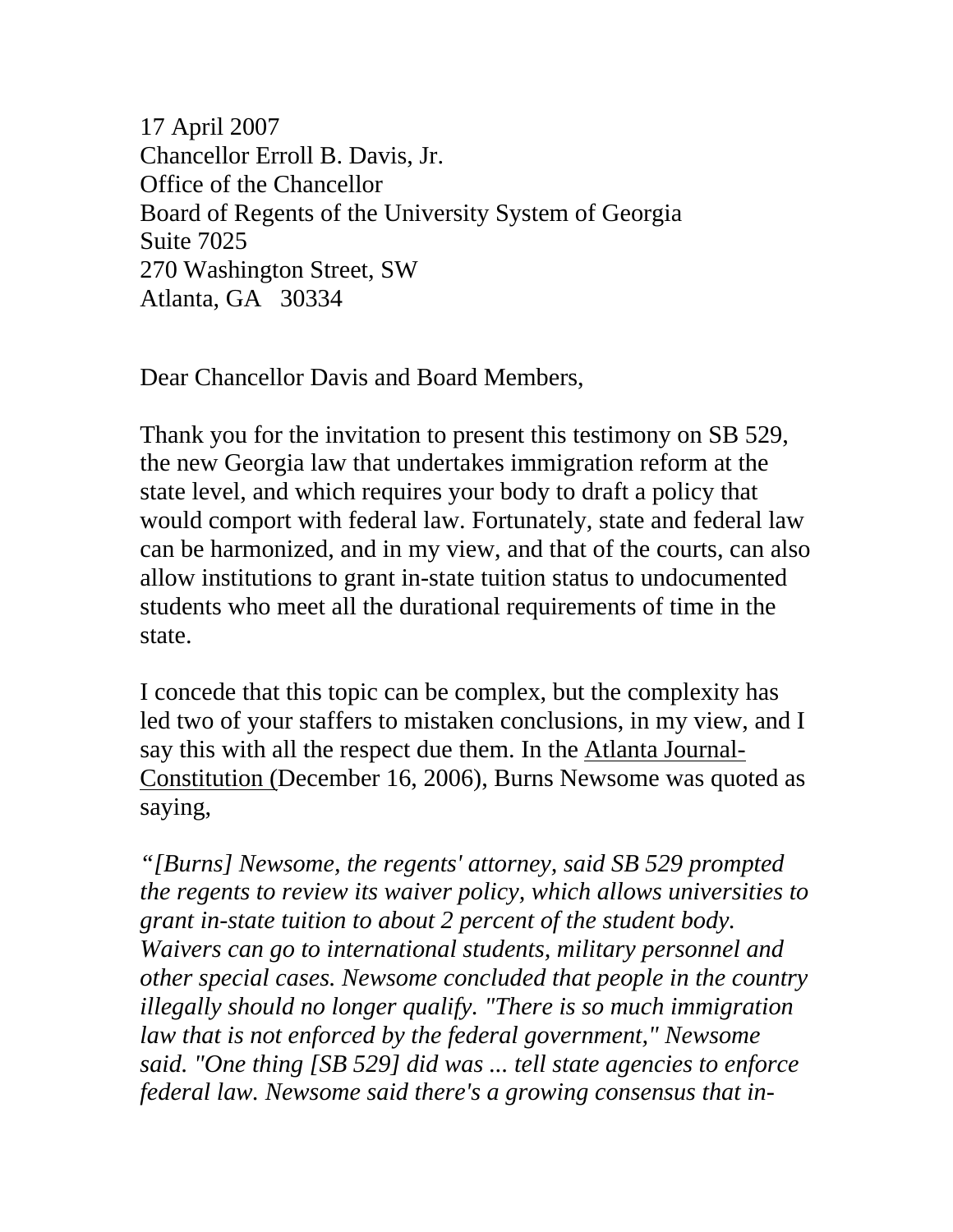*state tuition constitutes the kind of "assistance" banned for illegal immigrants under federal law. But some states, such as California and New York, maintain the lower tuition rates are legal. "This question has never gone to a federal court," Newsome said. "... It's left to people like me to read the tea leaves."* 

Another staffer has said, in the February 28, 2007 Inside Higher Education: *"Meanwhile, in Georgia, where college presidents are granted flexibility to offer waivers for in-state tuition for up to 2 percent of their freshman enrollment, the state's Board of Regents has recently advised institutional leaders not to grant such waivers to undocumented students. "Our legal office is advising our presidents that there is a significant group of organizations and states that are viewing in-state tuition as a benefit prohibited under federal law," says John Millsaps, spokesman for the Board of Regents. While there are no clear answers, he says, the question prompting the board's action centers on a technical understanding of what counts under the definition of "benefits" restricted under the 1996 federal immigration law."* Mr. Millsaps was also quoted in the *Chattanooga Times Free Press* on *January 29, 2007,* as saying,*""The interpretation that we have received from our legal office seems to be in terms of complying with SB529 — the presidents cannot grant a tuition waiver (to illegal immigrants ) for in-state tuition," Mr. Millsaps said. He said the board's legal staff has reviewed a state law that goes into effect in July and a 1996 federal law, and has advised state college and university presidents to deny instate tuition waivers to students who are undocumented."*

With all due respect, I would conclude that both of these staffers are incorrect. The "growing consensus" suggested by Mr. Newsome is actually in the other direction, and there are federal cases to guide us, and they say that states may do as I have said and they will be upheld. There is also a state case on the matter,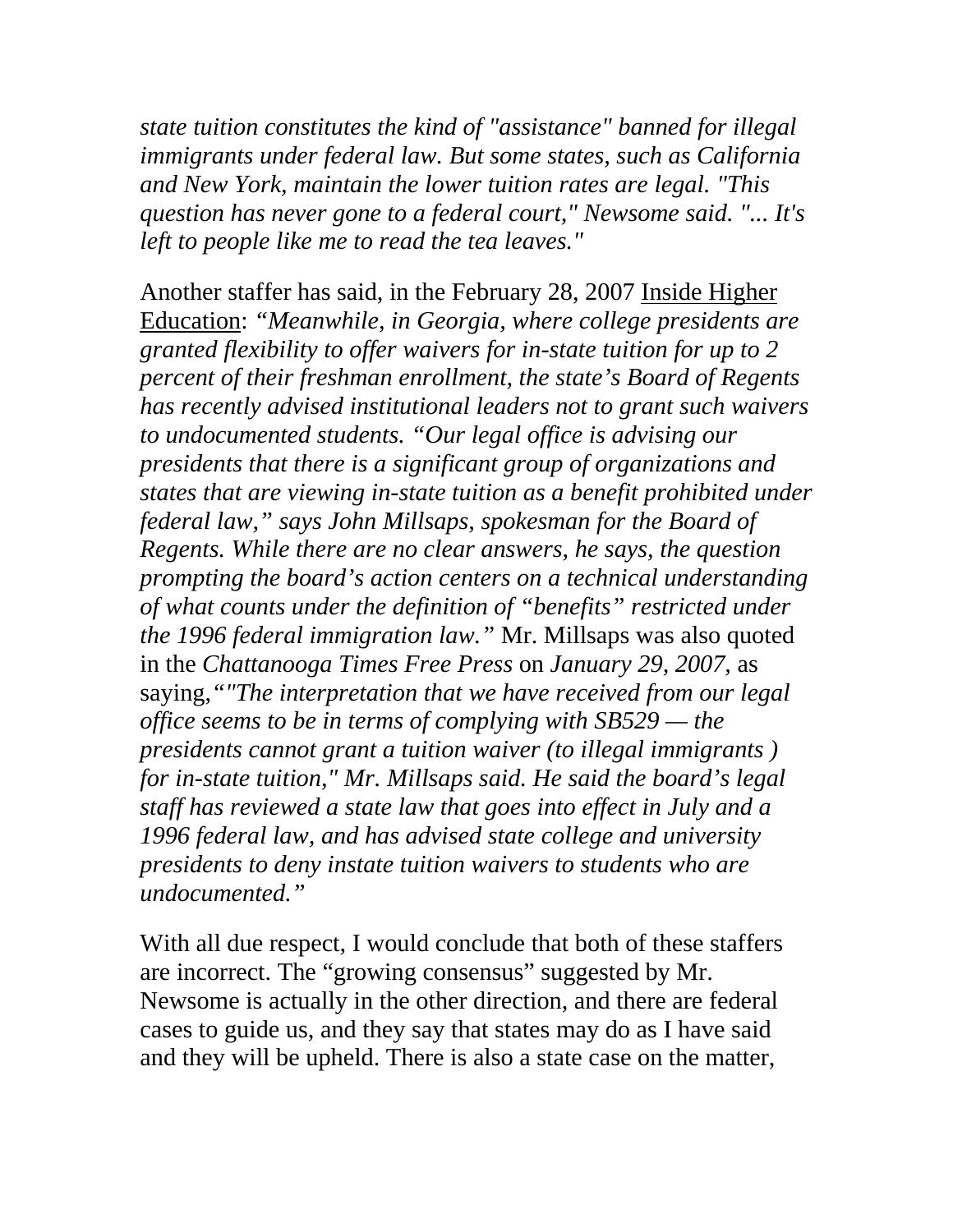which upheld the resident tuition. And these "benefits" are not those that are ostensibly-precluded by IIRIRA.

When Mr. Newsome spoke last December, there had already been several federal cases on precisely this point, and while they are highly-technical, it is clear that in *Merten*, Virginia was allowed to refuse residency tuition to its undocumented students, while in *Day*, Kansas was allowed to do so. But in both cases, it was clear that federal law allowed the states to choose a path, either extend the status or not to. A companion California case (*Martinez*) brought by the same attorneys in state court held the same, upholding the California statute extending resident tuition to undocumented college students. Indeed, since Texas first took Congress up on its 1996 invitation to extend resident status to this population, nine other states have done so, including all the major receiver states except Florida. If he is swayed by consensus, then I believe he should find it here, in those states that deal with far more immigrants than does your own.

Invitation? That is the only way to characterize federal law. I have attached the relevant federal statutes, which, as you see with a careful reading, allow states to extend residency, if they do so after the statute's two effective dates, as all these statutes have done.

The language that I believe has confused your staff is "benefits" and "assistance." However, my reading of Section 505 follows this reasoning: state residency is a state benefit, to be determined by states; the one time that the Supreme Court acted in this area, in *Moreno v. Elkins*, it certified this issue as a state question and adopted the state's reasoning into its own decision-making; the word "unless" in Section 1623 can only mean that Congress enacted a condition precedent for states enacting rules in this area; the word "benefit" is defined in Section 1621 in a way that makes it clear that Congress intended it as a "monetary benefit" and cash payment, whereas the determination of residency is a status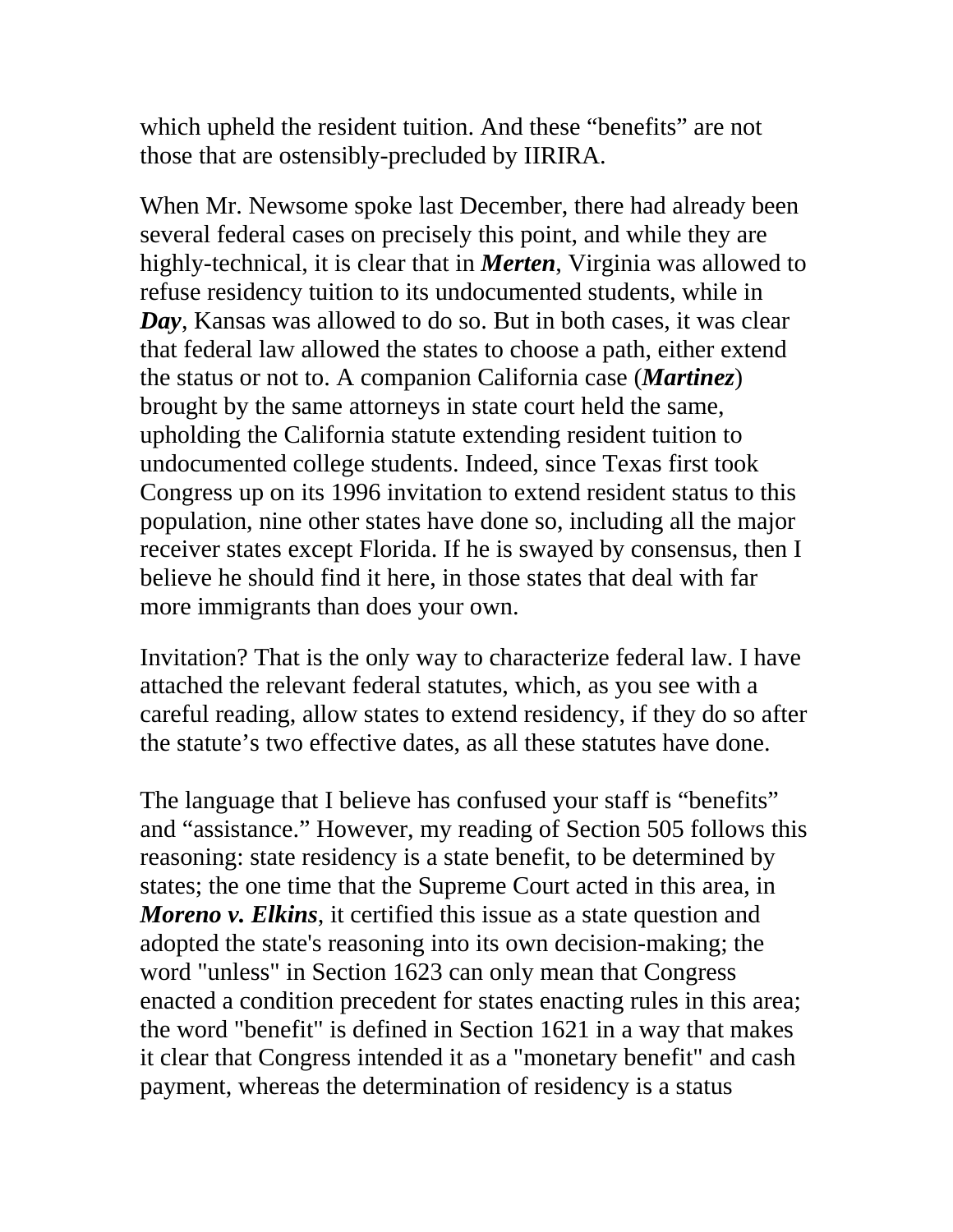benefit, not a "monetary" benefit; Section 1621 says explicitly that states may provide this status only if they act to do so after August 22, 1996. Taken together, these strands form an interlocking logic that points toward only one reasonable conclusion: that IRRIRA, however badly written, allows states to confer (or not to confer) a residency benefit upon these students. There is simply no other reasonable or efficacious way to read the congressional language.

Whatever else it is, federal law clearly allows states to confer this status. A dozen have done so. And three different courts (two federal and one state) have held so. And my reading of Georgia law says that you may do so as well. I urge you to use the successful examples in Texas and Kansas as models, and would be pleased to work with your staff to improve upon those exemplars.

Here is the exact language enacted last year by your Legislature: *Section 9. Title 50 of the Official Code of Georgia Annotated, relating to state government, is amended by adding a new chapter at the end thereof, to be designated Chapter 36, to read as follows: [CHAPTER 36 : 50-36-1.* 

*(a) Except as provided in subsection (c) of this Code section or where exempted by federal law, on or after July 1, 2007, every agency or a political subdivision of this state shall verify the lawful presence in the United States of any natural person 18 years of age or older who has applied for state or local public benefits, as defined in 8 U.S.C. Section 1621, or for federal public benefits, as defined in 8 U.S.C. Section 1611, that is administered by an agency or a political subdivision of this state.* 

*. . .* 

*(c) Verification of lawful presence under this Code section shall not be required: . . .* 

 *(7) For postsecondary education, whereby the Board of Regents of the University System of Georgia or the State Board of Technical and Adult Education shall set forth, or cause to be set forth,*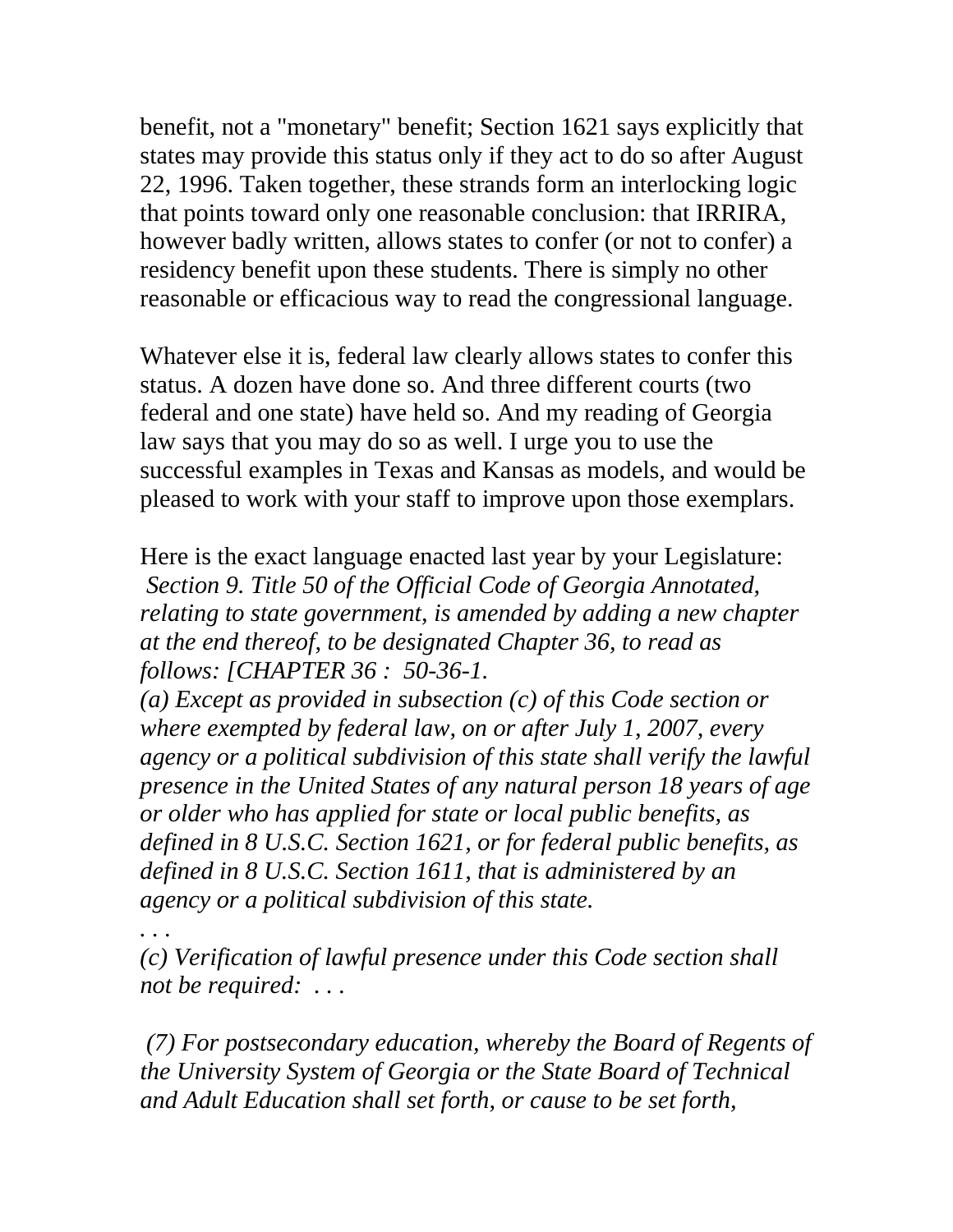*policies regarding postsecondary benefits that comply with all federal law including but not limited to public benefits as described in 8 U.S.C. Section 1611, 1621, or 1623.]*

I urge Georgia to do so, as Section 9 requires, in order fully to "comply with all federal law including but not limited to public benefits as described in 8 U.S.C. Section 1611, 1621, or 1623." In other words, Georgia law, by directing the Board to comply with federal law, would enable public colleges affirmatively to enable the undocumented to establish residency. Had the Legislature wished to eliminate this option, it could have explicitly done so, as it did in a number of state benefits. (I was not invited to comment upon the entirety of SB 529, and I do not do so here; I only refer to Section 9, the Postsecondary Tuition section.)

Based upon this analysis, I urge you to take up the Congressional invitation to extend residency status, which would fully comply with SB 529 and federal law. I have taught both immigration law and higher education law for a quarter century, helped draft the original Texas statute, have litigated or consulted on a number of these cases, and have served as expert witness for Kansas in its recent litigation. I would be pleased to respond to any questions or queries that the Board or staff might have. Thank you for this invitation to address this body. You have my best wishes as you work your way through this complex issue.

Sincerely,

Michael A. Olivas William B. Bates Distinguished Chair in Law University of Houston Law Center

CC: Betsey Neeley [ [Betsey.Neely@usg.edu](mailto:Betsey.Neely@usg.edu) ]; chancellor@usg.edu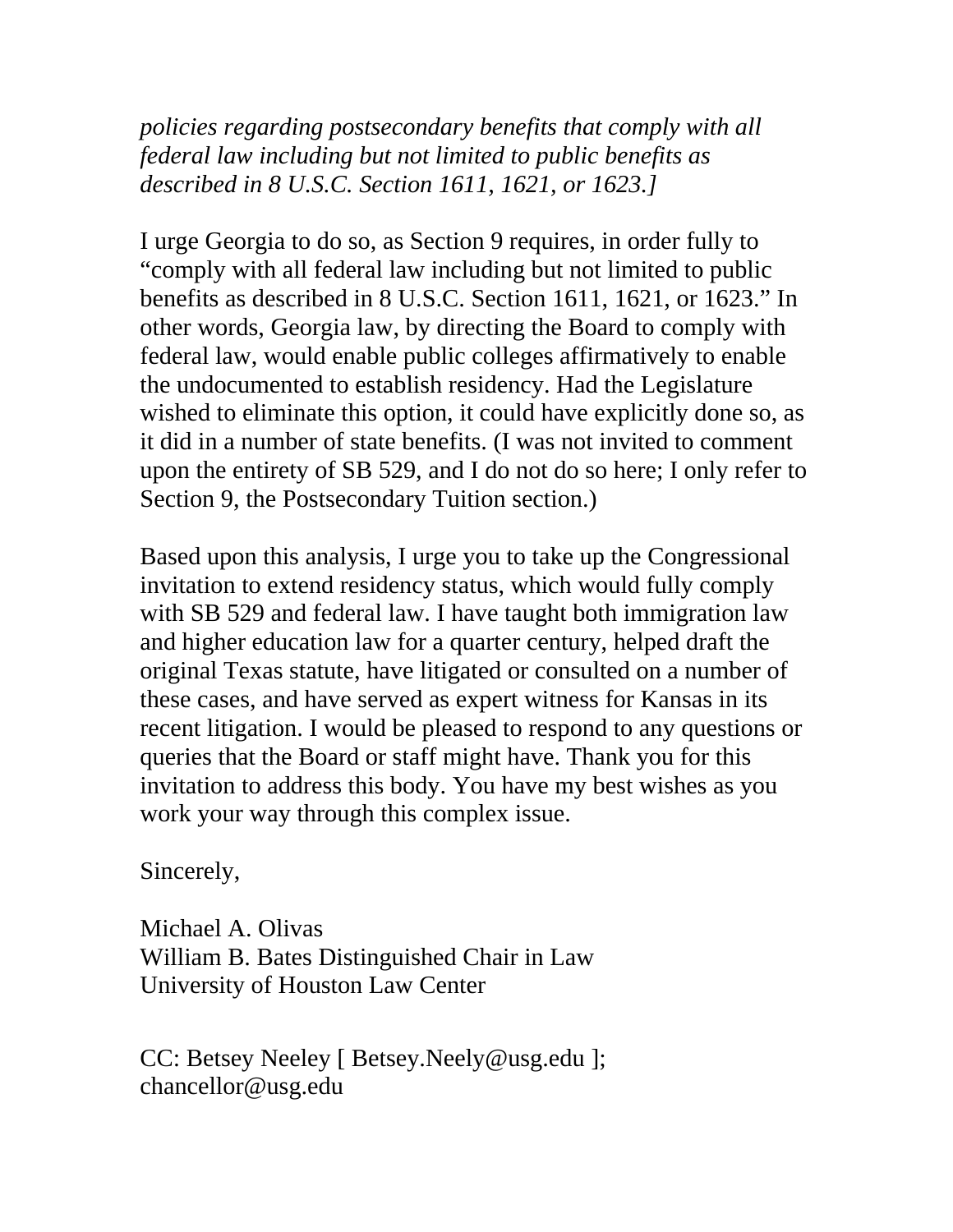Section 9. Title 50 of the Official Code of Georgia Annotated, relating to state government, is amended by adding a new chapter at the end thereof, to be designated Chapter 36, to read as follows: [CHAPTER

36 : 50-36-1.

. . .

(a) Except as provided in subsection (c) of this Code section or where exempted by federal law, on or after July 1, 2007, every agency or a political subdivision of this state shall verify the lawful presence in the United States of any natural person 18 years of age or older who has applied for state or local public benefits, as defined in 8 U.S.C. Section 1621, or for federal public benefits, as defined in 8 U.S.C. Section 1611, that is administered by an agency or a political subdivision of this state.

(c) Verification of lawful presence under this Code section shall not be required: . . .

 (7) For postsecondary education, whereby the Board of Regents of the University System of Georgia or the State Board of Technical and Adult Education shall set forth, or cause to be set forth, policies regarding postsecondary benefits that comply with all federal law including but not limited to public benefits as described in 8 U.S.C. Section 1611, 1621, or 1623.]

## **SECTION 9.**

Title 50 of the Official Code of Georgia Annotated, relating to state government, is amended by adding a new chapter at the end thereof, to be designated Chapter 36, to read as follows:

## "CHAPTER 36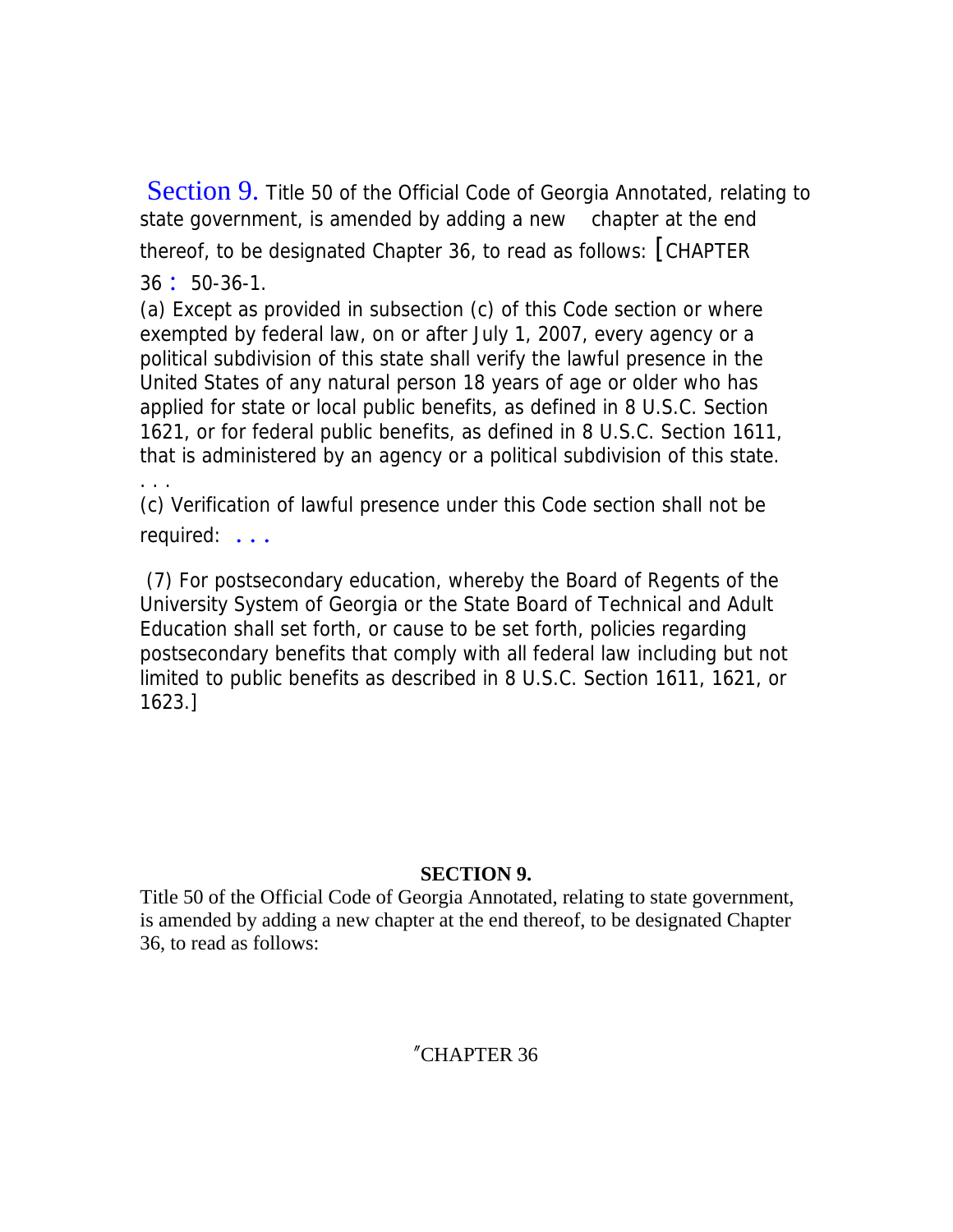50-36-1.

(a) Except as provided in subsection (c) of this Code section or where exempted by federal law, on or after July 1, 2007, every agency or a political subdivision of this state shall verify the lawful presence in the United States of any natural person 18 years of age or older who has applied for state or local public benefits, as defined in 8 U.S.C. Section 1621, or for federal public benefits, as defined in 8 U.S.C. Section 1611, that is administered by an agency or a political subdivision

of this state.

(b) This Code section shall be enforced without regard to race, religion, gender, ethnicity, or national origin.

(c) Verification of lawful presence under this Code section shall not be required:

(1) For any purpose for which lawful presence in the United States is not required by law, ordinance, or regulation;

(2) For assistance for health care items and services that are necessary for the treatment of an emergency medical condition, as defined in 42 U.S.C. Section  $1396b(v)(3)$ , of the alien involved and are not related to an organ transplant procedure;

(3) For short-term, noncash, in-kind emergency disaster relief;

(4) For public health assistance for immunizations with respect to immunizable diseases and for testing and treatment of symptoms of communicable diseases whether or not such symptoms are caused by a communicable disease; or (5) For programs, services, or assistance such as soup kitchens, crisis counseling and intervention, and short-term shelter specified by the United States Attorney General, in the United States Attorney General's sole and unreviewable discretion after consultation with appropriate federal agencies and departments, which: (A) Deliver in-kind services at the community level, including through public or private nonprofit agencies;

provided, or the cost of assistance provided on the individual recipient's income or (B) Do not condition the provision of assistance, the amount of assistance resources; and

(C) Are necessary for the protection of life or safety.

(6) For prenatal care; or

(7) For postsecondary education, whereby the Board of Regents of the University System of Georgia or the State Board of Technical and Adult Education shall set forth, or cause to be set forth, policies regarding postsecondary benefits that comply with all federal law including but not limited to public benefits as described in 8 U.S.C. Section 1611, 1621, or 1623.

(d) Verification of lawful presence in the United States by the agency or political subdivision required to make such verification shall occur as follows: